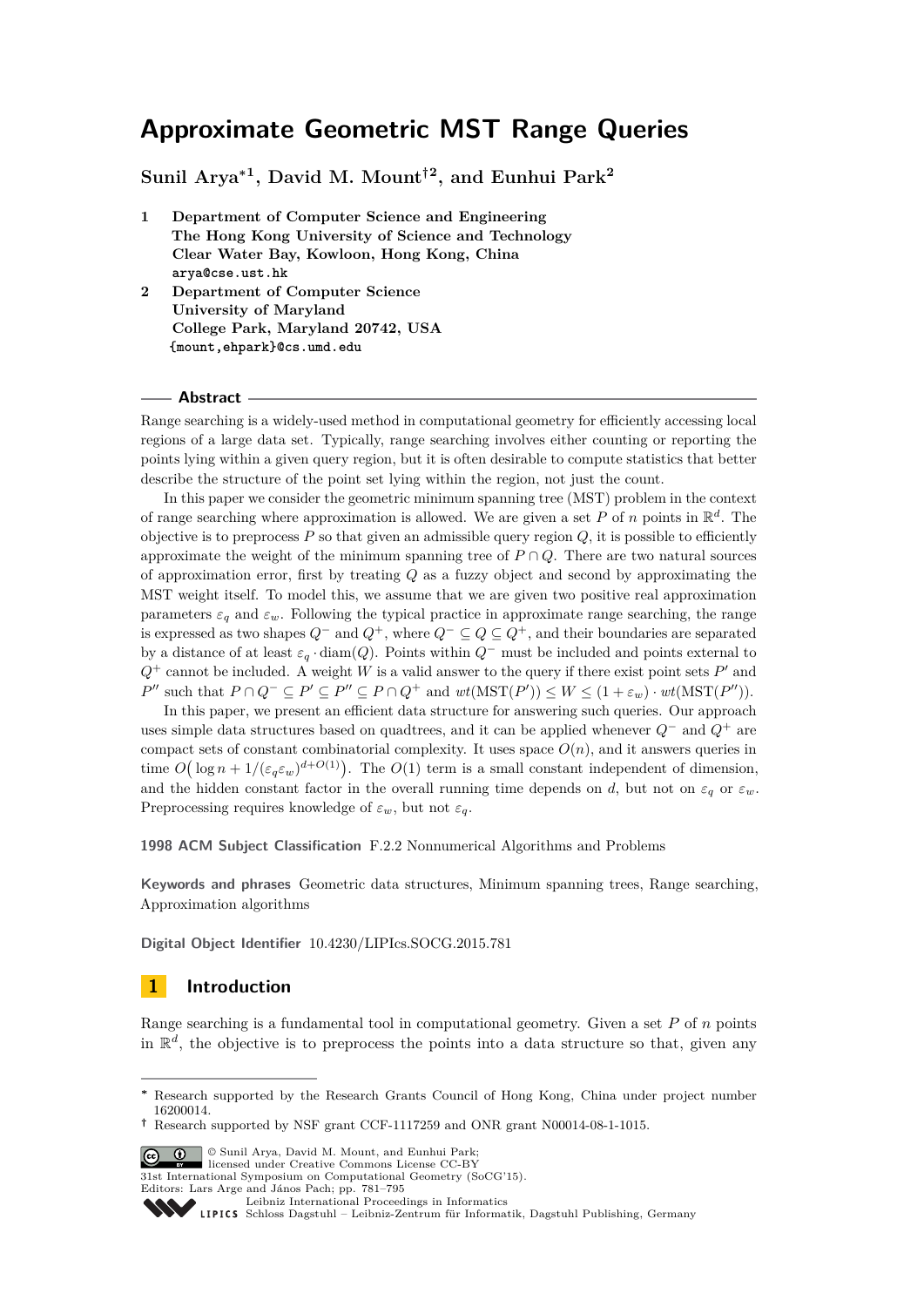<span id="page-1-0"></span>

 $\mathcal{L}_{\mathcal{A}}$ Figure 1 (a) Euclidean MST, (b) MST query, and (c) approximate MST query.

range *Q* from some class of admissible ranges (e.g., axis-aligned rectangles, balls, halfspaces, simplices), it is possible to efficiently count or report the points of *P* that lie within *Q*. Range searching is a powerful method for exploring local regions of a large geometric data set, and it finds many applications in science and engineering.

In many of these applications it is desirable to obtain more detailed information than simple counts. In this paper we explore the question of whether it possible to compute more interesting properties of the subset of points lying within a range, properties that depend on the geometric structure of the points. There are numerous statistics that describe the structure of a point set. Often, such properties are based on graph structures that are implicitly defined by the points set. Perhaps the most fundamental example of such a graph is the Euclidean minimum spanning tree (see Fig.  $1(a)$ ). Given a point set P in a Euclidean space, let  $MST(P)$  denote P's minimum weight spanning tree, and let  $wt(MST(P))$  denote its total edge weight. Given a query range *Q*, an *MST query* returns  $wt(MST(P \cap Q))$  (see Fig. [1\(](#page-1-0)b)). The MST weight (and more generally the distribution of its edge weights) can provide useful information about the density properties of a point set.

Because of the high computational complexities of exact range searching and computing exact geometric spanning trees in multi-dimensional spaces, it is natural to consider the problem in an approximate context. We assume that we are given two positive real parameters  $\varepsilon_q$  and  $\varepsilon_w$ , which represent the allowable errors in approximating the query shape and the MST weight, respectively. A range is modeled as a "fuzzy" region of space, so that points near the range's boundary may be included or excluded at the algorithm's discretion. To make this more formal, an  $\varepsilon_q$ *-approximate range*  $Q$  is presented as a pair of compact bodies *Q*<sup>−</sup> and *Q*<sup>+</sup> (called the *inner range* and *outer range*, respectively), where *Q*<sup>−</sup> ⊆ *Q* ⊆ *Q*<sup>+</sup> and the boundaries of  $Q^-$  and  $Q^+$  are separated by a distance of at least  $\varepsilon_q \cdot \text{diam}(Q)$ . In standard approximate range searching, the objective is to compute the size (or generally weight) of any set *P*<sup>'</sup>, such that  $P \cap Q^- \subseteq P' \subseteq P \cap Q^+$ . Thus, a natural formulation<sup>[1](#page-1-1)</sup> would be to return any weight *W* such that

 $wt(MST(P')) \leq W \leq (1+\varepsilon_w) \cdot wt(MST(P'))$ , where  $P \cap Q^- \subseteq P' \subseteq P \cap Q^+$ .

Because we amortize the cost of our result against the weight of the MST in a slightly larger

<span id="page-1-1"></span><sup>&</sup>lt;sup>1</sup> Note that the "obvious" formulation of returning a weight *W* such that  $wt(MST(P \cap Q^-)) \leq W \leq$  $(1+\varepsilon_w)\cdot wt(MST(P\cap Q^+))$  is not well defined because (in dimensions three and higher) there exist point sets such that, even for spherical ranges,  $wt(MST(P \cap Q^{-})) > wt(MST(P \cap Q^{+}))$ . The phenomenon is related to the effect of decreasing the MST weight through the addition of Steiner points.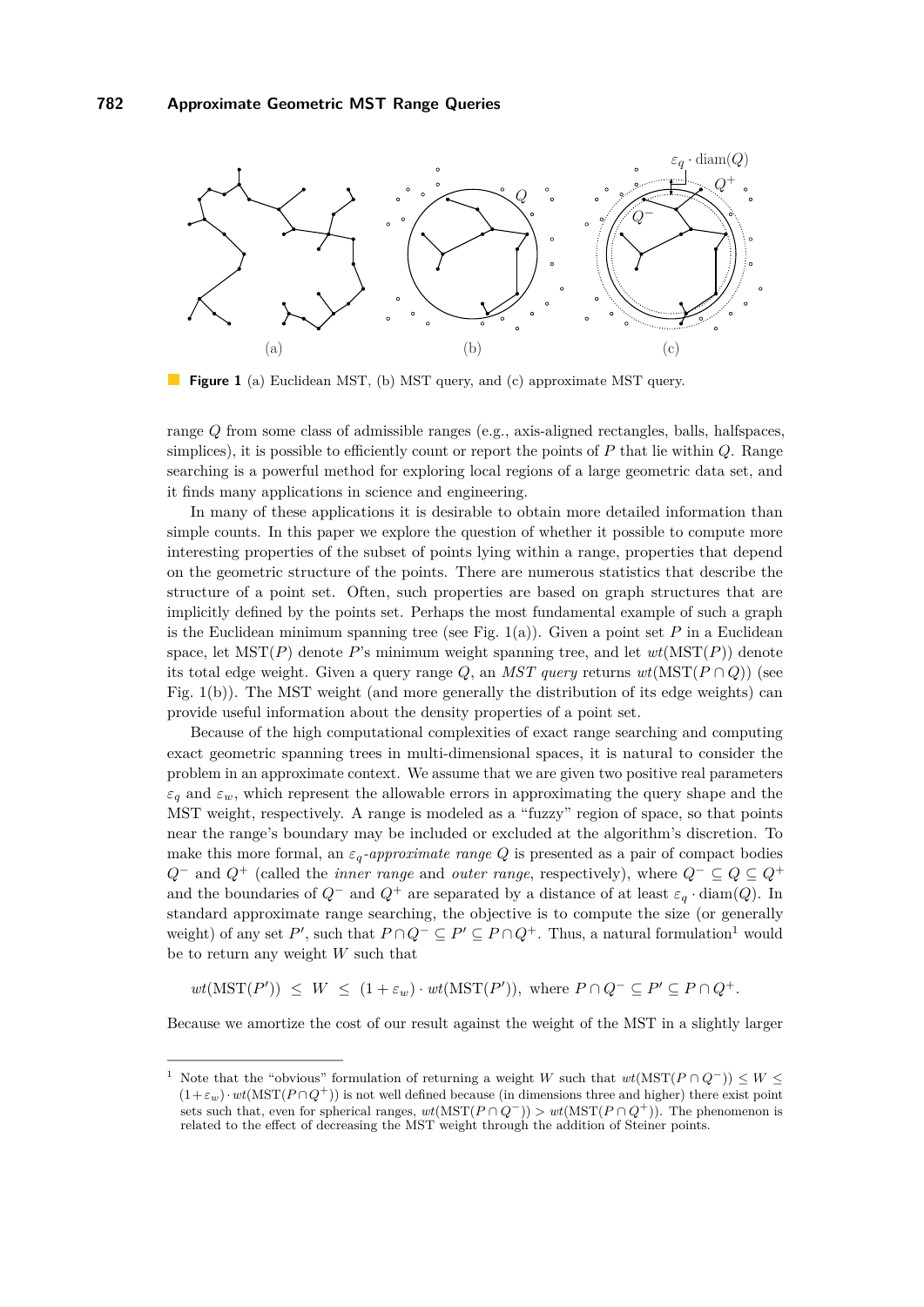region, we introduce two sets in our formulation. In particular, we return a weight *W* such that

 $wt(MST(P')) \leq W \leq (1+\varepsilon_w) \cdot wt(MST(P''))$ , where  $P \cap Q^- \subseteq P' \subseteq P'' \subseteq P \cap Q^+$ .

We refer to this as an  $(\varepsilon_q, \varepsilon_w)$ *-approximate MST query.* 

Our main result is given in the following theorem. For our purposes, a range  $Q \subseteq \mathbb{R}^d$  is *admissible* if it is compact and has the property that in  $O(1)$  time it is possible to determine for any hypercube *b*: (1) whether *b* is contained within  $Q^+$  and (2) whether *b* is disjoint from *Q*<sup>−</sup>. Thus, the inner and out ranges need not be convex, but should be of constant combinatorial complexity. To simplify the complexity bounds (which are stated in full detail at the end of Section [3.3\)](#page-12-0), we use the notation  $O^*$  to ignore factors of the form  $1/\varepsilon^{O(1)}$ , where the  $O(1)$  term does not depend on  $d$  (and is roughly 2 in our case).

<span id="page-2-0"></span>**Theorem 1.** *Given a set*  $P$  *of*  $n$  *points in*  $\mathbb{R}^d$  *and a weight-approximation parameter*  $\varepsilon_w > 0$ , *P* can be preprocessed into a data structure of space  $O(n)$  such that given any *admissible*  $\varepsilon_q$ -approximate query *Q*, it is possible to answer  $(\varepsilon_q, \varepsilon_w)$ -approximate MST queries *in time*  $O^*(\log n + 1/(\varepsilon_q \varepsilon_w)^d)$ *.* 

Preprocessing time will be discussed in the full version of the paper, where we show that (ignoring logarithmic factors) the data structure can be built in time  $O(n/\varepsilon^{d/2})$ . While preprocessing assumes knowledge of  $\varepsilon_w$ , it is interesting to note that the space bounds do not depend on  $\varepsilon_w$ . In [\[5\]](#page-14-1) it is shown that answering  $\varepsilon_q$ -approximate range counting queries even for hypercube ranges by searching a partition tree requires  $\Omega(\log n + 1/\varepsilon_q^{d-1})$  time. Thus, ignoring the  $\varepsilon_w$  term, the query time is not far from optimal assuming an approach based on partition trees (as is the approach presented here).

The notion of extracting more complex information than simple counts (or more generally evaluating sums over a commutative semigroup) in range searching has been studied before. One broad class of results involve extensions of *aggregate range searching* [\[19,](#page-14-2) [1\]](#page-14-3). Papadias *et al.* [\[16\]](#page-14-4) and Shan *et al.* [\[18\]](#page-14-5) both present data structures that answer various types of nearest neighbor queries over ranges. Nekrich and Smid [\[15\]](#page-14-6) present a generic data structure that returns an  $\varepsilon$ -coreset for orthogonal query ranges in  $\mathbb{R}^d$ . Brass *et al.* [\[9\]](#page-14-7) present data structures for answering orthogonal range queries in  $\mathbb{R}^2$  involving extent measures of the points lying within a query range, including width, area and perimeter of the convex hull, and the smallest enclosing disk. MST queries are particularly challenging because, due to the requirement that the MST must be connected, it is not possible to merely aggregate information in order to answer the query.

Extracting structural information has also been explored in a temporal setting in the work of Bannister *et al.* [\[8,](#page-14-8) [7\]](#page-14-9). In [\[8\]](#page-14-8) a collection of pairwise relational events are given with time stamps, and it is shown how to extract graph properties efficiently for the events lying within a given query time interval. In [\[7\]](#page-14-9), this is extended to geometric structures for points with time stamps. Because we are interested in constructing information about the MST in sublinear time, our methods bear similarity to sublinear time algorithms for computing geometric spanning trees, as exemplified in the work of Czumaj, Sohler, and others [\[12,](#page-14-10) [13\]](#page-14-11) and Frahling *et al.* [\[14\]](#page-14-12). We note, however, that in contrast to these algorithms that are randomized and return only an approximation to the weight (not the edges), our query algorithm is deterministic and implicitly provides a certificate in the form of a connected graph (possibly containing cycles) that spans the point set  $P'$  and satisfies the stated weight requirements. Given this certificate, it is possible to enumerate or randomly sample from the edges of this graph.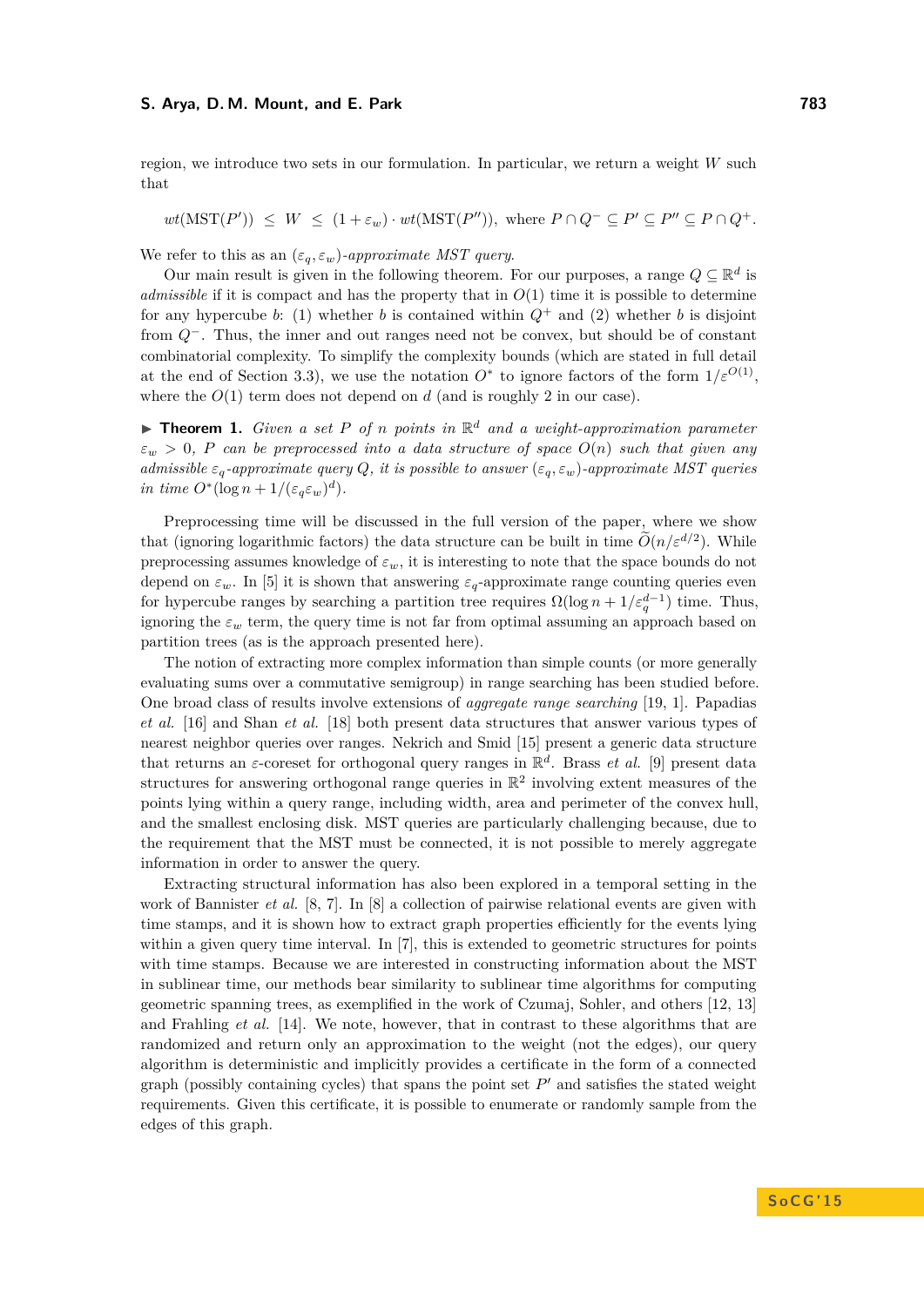Our approach borrows some standard techniques for computing approximate geometric spanning trees, such as quadtrees, well-separated pair decompositions (WSPDs), bottom-up construction, and randomized shifting (see, e.g., [\[11,](#page-14-13) [4,](#page-14-14) [2\]](#page-14-15)). Due to the special nature of our problem, we have developed a number of new twists on these ideas. For example, in order to avoid problems with bad quadtree alignments, we develop a local variant of the well-known technique of randomly shifting the coordinate system [\[3\]](#page-14-16). We also develop a more efficient method for computing the closest pair of points in the pairs of a WSPD, which exploits the fact that (in our context) the approximation error can be amortized against the weight of the MST within the dumbbell heads of the WSPD.

## **2 Preliminaries**

In this section we provide basic definitions of a number of concepts that will be used throughout the paper.

# **2.1 Minimum Spanning Trees**

Consider a finite point set  $P \in \mathbb{R}^d$ . Given two points  $p, q \in \mathbb{R}^d$ , we denote their Euclidean distance by  $\|pq\|$ . Formally, the *minimum spanning tree* of *P*, denoted MST(*P*), is any minimum spanning tree of the complete graph on *P* whose edge weights are the interpoint distances. (Our results can be extended easily to any Minkowski distance, with a slight adjustment in the constant factors.) The edges of  $MST(P)$  are line segments, and we will often treat the relevant portions of the MST as a finite set of line segments. Define the *weight* of any such set *S* of segments, denoted  $wt(S)$ , to be the sum of the segment lengths.

Throughout, we will need to refer to various restrictions of the edges/weight of the MST to a region of space. We use the term *global MST* to refer to MST(*P*). Given subsets  $P', P'' \subseteq P$ , define the *induced MST* on  $(P', P'')$ , denoted MST $(P) \upharpoonright (P', P'')$ , to be the subset of global MST edges that have one endpoint in  $P'$  and one in  $P''$ . Let  $MST(P) \upharpoonright P'$ denote  $\mathrm{MST}(P) \upharpoonright (P', P').$ 

Given a closed region of space *b* (which for us will be a hypercube or the difference of two nested hypercubes), there are two natural ways of restricting MST(*P*) to *b*, depending on whether we include edges entirely or partially. Define  $\text{MST}(P)$ <sup>[</sup> $(P \cap b)$ ] to be the subset of the edges of  $MST(P)$  both of whose endpoints lie within *b* (see Fig. [2\(](#page-4-0)b)), and define  $MST(P)[b]$ to be intersection of  $MST(P)$  (as a set of segments) with *b* (see Fig. [2\(](#page-4-0)c)). Observe that  $MST(P)[P \cap b]$  is a subgraph of  $MST(P \cap b)$ . When P is understood from context, define the *local connectors* of *b*, denoted  $\Delta(b)$ , to be the segments of MST( $P \cap b$ ) that are not in  $MST(P){\upharpoonright}(P \cap b)$  (highlighted in Fig. [2\(](#page-4-0)d)).

Our algorithm will classify edges of the MST as being "short" or "long," and process each group differently. Given any  $\gamma > 0$ , define the *γ-restricted MST*, denoted MST<sub>*γ</sub>*(*P*), to</sub> be the subgraph of  $MST(P)$  consisting of edges of weight at most  $\gamma$ , and define  $MST_{\gamma}(\gamma)$ similarly but for edges of weight greater than *γ*.

We will organize the edges of the MST using a quadtree decomposition. In general, a uniform grid of hypercubes overlaid on *P* naturally induces a graph whose vertices are the grid cells and two cells  $(b, b')$  are connected by an edge if  $MST(P)$ <sup> $\upharpoonright$ </sup> $(P \cap b, P \cap b')$  is nonempty. (Note that this graph may contain cycles and self-loop edges.) It is well known that the MST of any finite point set P in  $\mathbb{R}^d$  has constant degree (depending on the dimension), and it is easy to show that this is true for this induced graph as well. We omit the proof.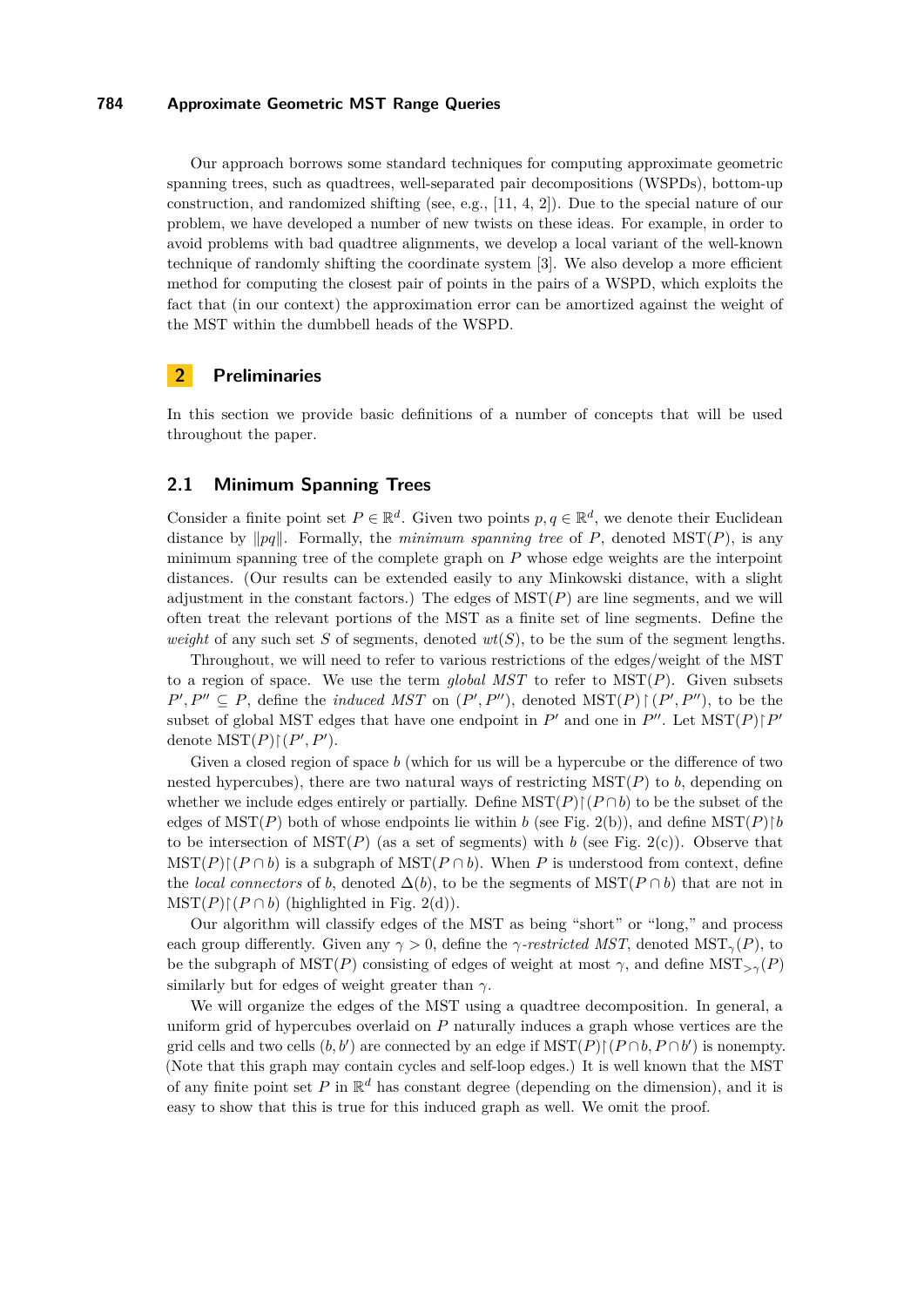<span id="page-4-0"></span>

**Figure 2** Geometric minimum spanning tree definitions.

 $\blacktriangleright$  **Lemma 2.** *Given a finite point set P in*  $\mathbb{R}^d$  *and a uniform grid of hypercubes, there exists a constant c (depending only on the dimension d) such that the MST induced on the grid is of degree at most c.*

## <span id="page-4-1"></span>**2.2 BBD-trees and Blocks**

Our solution will be based on a balanced variant of a quadtree, called a BBD-tree. We refer the reader to [\[6\]](#page-14-17) for details, but informally, a BBD-tree is based on a quadtree-like subdivision of space, which introduces a decomposition operator, called *shrinking*, that allows the data structure to zoom into regions of dense concentration. The relevant properties of the BBD-tree are given in the following lemma, which was proved by Arya *et al.* [\[6\]](#page-14-17).

▶ Lemma 3 (BBD-tree Construction and Packing Lemma). *Given an n-element point set*  $P$  *in*  $\mathbb{R}^d$ , *in*  $O(n \log n)$  *time it is possible to construct a BBD-tree of size*  $O(n)$  *and height O*(log *n*)*. Furthermore, the number of cells of this tree with pairwise disjoint interiors, each of side length at least s, that intersect a ball of radius r is at most*  $O((1+r/s)^d)$ *.* 

For the purposes of processing queries, it will be convenient to conceptualize the subset of points contributing to the query as union of the points lying within a subset of sufficiently small disjoint quadtree boxes all of equal side length. To make this more formal, we introduce the notions of mini-blocks and micro-blocks.

For a sufficiently small constant *c* (specified later), define  $\varepsilon = c \cdot \varepsilon_q \cdot \text{diam}(Q)$ . We will assume that *c* is chosen so that  $\varepsilon$  is power of two and  $c \leq 1/2d$ . Define a *mini-block* to be a nonempty quadtree box of side length  $\varepsilon$ . Let  $B_{\varepsilon}(Q)$  denote the set of mini-blocks that overlap  $Q^{-}$  (the shaded squares of Fig. [3\(](#page-5-0)a)). (This set depends on *P* and  $\varepsilon_{q}$  as well, but since *P* and  $\varepsilon_q$  will be fixed throughout, we omit reference to them.) Also, define  $B^+_\varepsilon(Q)$ to be the set of quadtree boxes of side length *ε* such that at least one of its 3 *<sup>d</sup>* neighboring blocks is in  $B_{\varepsilon}(Q)$  (all the squares of Fig. [3\(](#page-5-0)a)). A box of side length  $\varepsilon$  has diameter at most  $d\varepsilon \leq (\varepsilon_q/2) \cdot \text{diam}(Q)$ , and therefore, all the boxes of  $B_{\varepsilon}(Q)$  and  $B_{\varepsilon}^+(Q)$  lie within  $Q^+$ .

An important part of our construction will involve expanding and shifting mini-blocks. Each mini-block *b* of  $B_{\varepsilon}(Q)$  will be associated with a hypercube that contains *b* and whose side length is twice as large as *b*'s (see Fig. [3\(](#page-5-0)b)). We call this the *shifted block* and denote it by  $\vec{b}$ . Observe that each shifted block lies within the union of the 3<sup>d</sup> neighboring blocks of *b*, and therefore each shifted block lies within  $B_{\varepsilon}^{+}(Q)$ . For a sufficiently small positive constant *c*(specified later), define  $\delta = c' \varepsilon_w \varepsilon$ . Again, we will assume that *c*' is chosen so that *δ* is a power of two. Define a *micro-block* (associated with *Q*) to be a nonempty quadtree box of side length  $\delta$ . Our preprocessing algorithm will construct  $\vec{b}$  so that it is aligned with the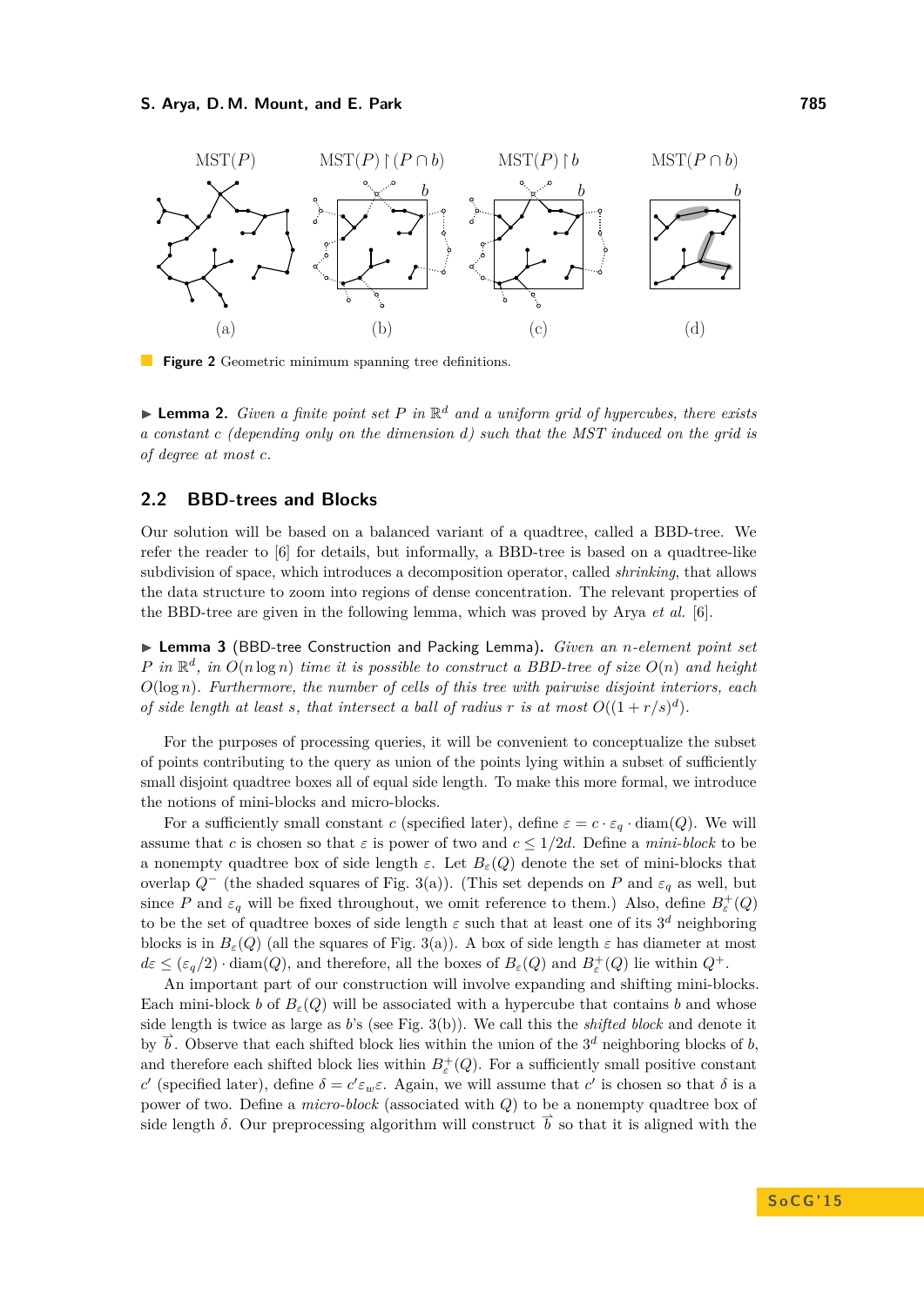<span id="page-5-0"></span>

**Figure 3** (a) Mini-blocks (all blocks are in  $B_{\varepsilon}^+(Q)$  and shaded blocks are in  $B_{\varepsilon}(Q)$ ), (b) a mini-block *b* and its shifted block  $\vec{b}$ , and (c) the micro-blocks associated with *b*.

quadtree grid of side length  $\delta$ . Define  $B_{\delta}(b)$  to be the set of micro-blocks lying within  $\vec{b}$  (see Fig. [3\(](#page-5-0)c)), and define  $B_\delta(Q)$  to be the union of these micro-blocks over all  $b \in B_\epsilon(Q)$ .

Assuming the existence of these quantities for now, define *P*(*Q*) to be the subset of *P* that is covered by all the shifted miniblocks, and similarly define  $P^+(Q)$  to be the subset of *P* lying within the blocks of  $B_{\varepsilon}^{+}(Q)$ . The following results are straightforward consequences of our definitions. (Due to space limitations, proofs have been omitted from this version.)

▶ **Lemma 4.** *There exist constants c* and *c*<sup>'</sup> (for the above definitions) such that, given a *point set P in*  $\mathbb{R}^d$  *and an*  $\varepsilon_q$ *-approximate range Q*:

- (i)  $B_{\varepsilon}(Q)$  *and*  $B_{\varepsilon}^{+}(Q)$  *are both of size*  $O(1/\varepsilon_q^d)$ *.*
- (ii)  $B_{\delta}(Q)$  *is of size*  $O(1/(\varepsilon_q \varepsilon_w)^d)$ *.*
- $\text{(iii)}$   $P \cap Q^- \subseteq P(Q) \subseteq P^+(Q) \subseteq P \cap Q^+.$

This lemma suggests a means by which to construct a solution to an  $(\varepsilon_q, \varepsilon_w)$ -approximate MST query. Namely, find the weight of the edges of  $MST(P)$   $P(Q)$ , and then include additional edges of low weight to join the connected components of this forest. Our approach will be of this general form, and the additional edges will be classified as being of one of two types, short edges and long edges. At a first reading it is reasonable to think of the sets  $P(Q)$  and  $P^+(Q)$  as playing the roles of  $P'$  and  $P''$  in the definition of an approximate MST query. (But a twist will enter at the end.)

Our next lemma shows that these block sets can be computed efficiently. It is a straightforward adaptation of standard algorithms on BBD-trees.

**If Lemma 5.** *Given a BBD-tree storing P and an*  $\varepsilon_q$ -approximate range *Q, it is possible to* compute  $B_{\varepsilon}(Q)$  and  $B_{\varepsilon}^{+}(Q)$  in  $O(\log n + 1/\varepsilon_q^d)$  time and  $B_{\delta}(Q)$  in  $O(\log n + 1/(\varepsilon_q \varepsilon_w)^d)$  time.

We would like to identify the mini- and micro-blocks with subsets of nodes of the BBD-tree. This is complicated by the fact that a given block need not exist as the cell of any node within the tree because the decomposition ended at a leaf node before reaching this level. In order to focus on the key issues, it will greatly simplify matters to ignore the BBD-tree structure for now and assume that we have instantaneous access to the data stored in any quadtree box. In the full version we will discuss the technical details underlying this assumption.

# <span id="page-5-1"></span>**3 Computing the MST Weight**

In this section, we will present our data structure and discuss query processing. Let us begin with a high-level overview of our approach. First, recall that  $B_{\varepsilon}(Q)$  denotes the set of mini-blocks of side length roughly  $\varepsilon_q \cdot \text{diam}(Q)$  that overlap the inner query range. These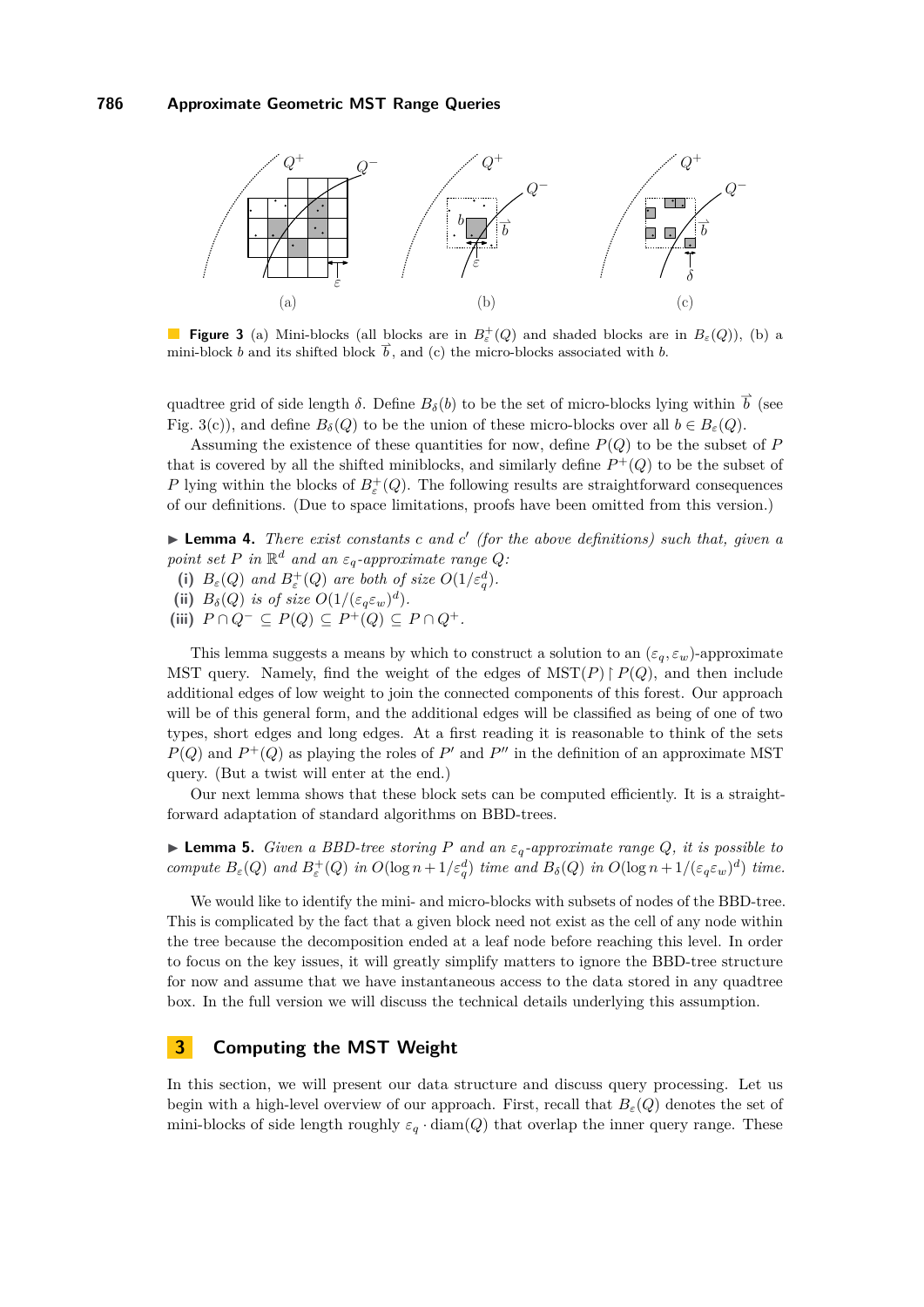mini-blocks all lie within the outer query range, and so if we could compute (approximately) the MST of the point set lying within them we would be done. We know that the global MST induced on this set of points is a subset of the final MST. Thus, a natural strategy would be to store the weights of edges of the global MST locally in the nodes of the quadtree, and then at query time combine the MST edge weights for the nodes representing  $B_{\varepsilon}(Q)$  and explicitly compute the additional connecting edges needed to join the connected components of this forest into a single tree.

The difficulty in carrying out this strategy is that there may be many  $(\Omega(n))$  connected components of the global MST, and like the tangled branches of a vine, these components can be quite long and intricate and may be separated by arbitrarily small distances. To overcome this problem, within each mini-block we would like to compute (as a part of the preprocessing) a set of edges that will connect the components within this block. Because this will be done independently for each block, without consideration of global connectivity, the problem is determining how to do this without significantly increasing the total edge weight within the query region.

To overcome this problem, we will modify a common strategy used in the computation of geometric MSTs. First, let us focus on "short edges." Recall that  $\delta$  is roughly  $\varepsilon_w \varepsilon$ , and the  $\delta$ -restricted MST is the subgraph of the MST(*P*) consisting of edges of length at most *δ*. Rather than connecting all the components, we will focus instead on connecting just the components of the *δ*-restricted MST lying within each mini-block *b* in order to form the *δ*-restricted MST of *P* ∩ *b*. (For technical reasons, we will do this for a slightly larger value,  $\widehat{\delta} = 2d\delta$ , but we will ignore this small variation for now.) Unfortunately, such a local strategy may introduce unnecessarily long edges if the quadtree structure is badly aligned with respect to the point set. In traditional MST approximation algorithms this difficulty is handled by introducing a modified distance function that penalizes very short edges (of length at most  $\delta$ ) that cross the mini-block boundary. This relies on the fact that if a random shift is applied to the coordinate system, then in expectation this added penalty increases the global MST weight by only a small amount. This approach cannot be applied in our setting however, because we need to show that the weight increase is bounded within *every* possible query region.

Rather than shifting the coordinate system, we instead expand each mini-block *b* by a factor of two and take an appropriately translated copy of this *shifted block*, denoted  $\vec{b}$ , that contains *b*. (For technical reasons, this will be applied to a slight enlargement of the shifted box, called  $\vec{b}^+$ .) Because this is computed at preprocessing time, query processing is deterministic. The key property possessed by  $\vec{b}$  is that the total weight needed to connect the  $\delta$ -restricted global MST within  $\vec{b}$  is within a factor of roughly  $\varepsilon_w$  of the total weight of the global MST induced in the neighborhood of *b*, more formally, within the region covered by the 3 *<sup>d</sup>* blocks that surround *b*. We call these additional edges *local connectors*. Recall that  $P(Q)$  denotes the union of the points of P lying within these shifted blocks.

Given the weight of the *δ*-restricted global MST induced on the shifted blocks and the weight of the local connectors, we can now resume our original strategy. We decompose the shifted blocks into micro-blocks of side length  $\delta$ , accumulate the weights of the  $\delta$ -restricted global MST and local connectors on these blocks. The number of such blocks is  $O(1/(\varepsilon_q \varepsilon_w)^d)$ , and this accumulation can be performed within this time bound by a traversal of the BBDtree. These edges induce a graph on the *δ*-blocks, called the *global connection graph*. We compute the connected components of this graph. This provides us with an approximation to the  $\delta$ -restricted MST of  $P(Q)$ , with the caveat that the approximation error is expressed with respect to the larger point set that lies in  $B_{\varepsilon}^+(Q)$ , the neighboring blocks of  $B_{\varepsilon}(Q)$ . We refer to all of this as the *short-edge processing*.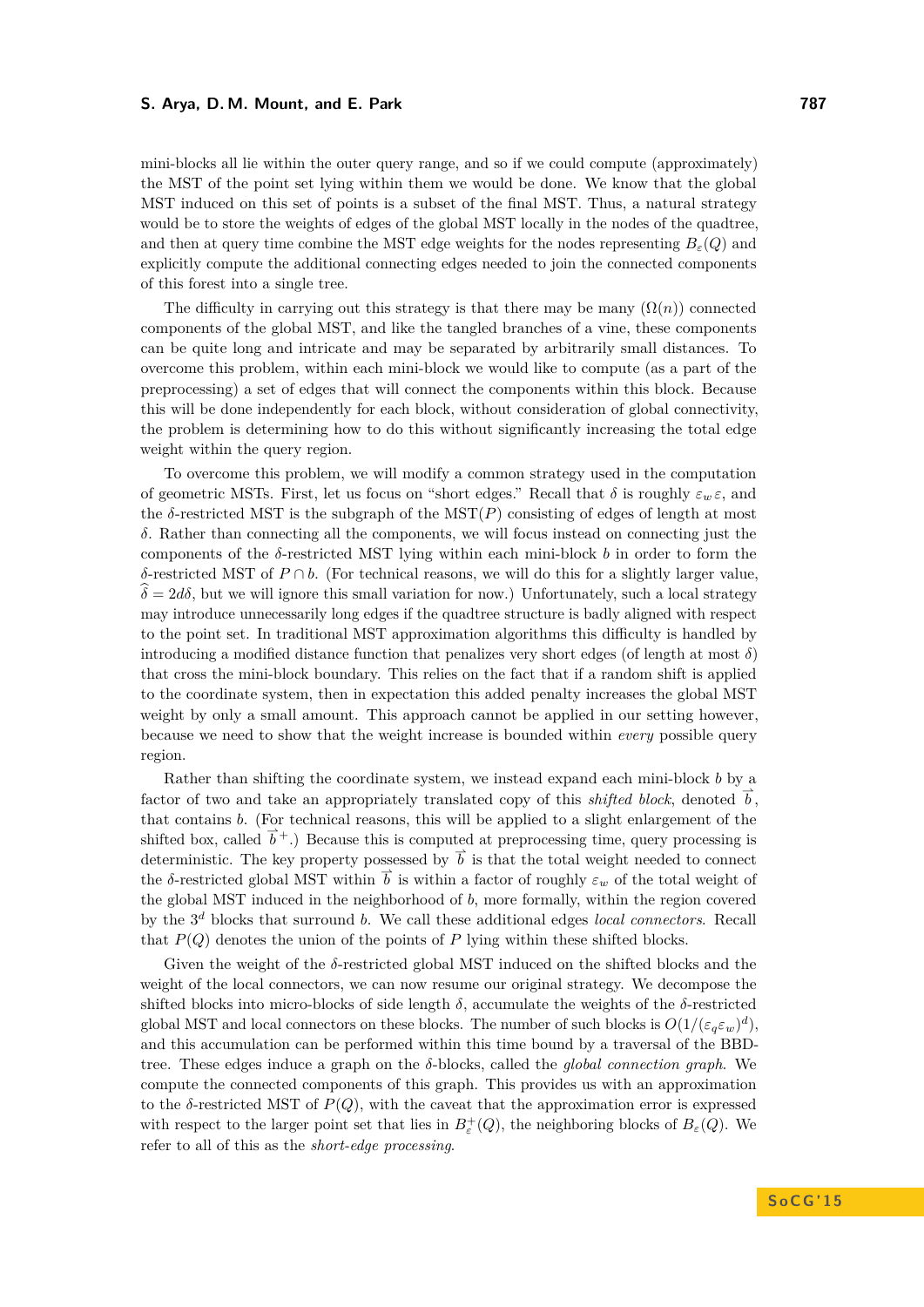To finish the job, we need to add the "long edges" (of length greater than  $\delta$ ) in order to connect the components of the global connection graph. To do this, we employ a strategy based on the well-separated pair decomposition of the micro-blocks. Callahan and Kosaraju [\[11\]](#page-14-13) observed that, even with a constant factor separation, the MST could be well approximated by computing an approximation to the closest pair within each well-separated pair, and then computing the MST of these pairs. We will apply the same idea with two modifications. Because we are only interested in well-separated pairs at distance greater than  $\Theta(\delta)$ , the number of pairs is proportional to the number of micro-blocks. Second, we ignore any pairs that join two points whose micro-blocks are within the same component of the global-connection graph.

The problem with applying the Callahan and Kosaraju approach directly is that in order to compute an  $\varepsilon_w$ -approximation to the closest pair, we would need to decompose each micro-block further into  $O(1/\varepsilon_w^{\Omega(d)})$  subblocks, which would increase the running time considerably. In order to avoid this additional blow-up, we employ a novel idea. The pairs that are difficult to process are those having many subblocks within the dumbbell head of the well-separated pairs. In such cases, however, the weight of the MST within the dumbbell head is relatively large. Rather than charging the approximation error to the length of the pair returned, we instead charge the error to the weight of the MST within the dumbbell heads. We show that by doing this, the running time is  $O((1/\varepsilon_w^2) \log^2(1/\varepsilon_q \varepsilon_w))$ , which avoids *ε* dependencies that grow exponentially in the dimension.

The final answer to the query is the sum of the weights from the short-edge and long-edge processing. As mentioned above, our algorithm is deterministic and implicitly provides a certificate to the answer in the form of a connected graph on  $P(Q)$ .

## **3.1 Short-Edge Processing**

Let us discuss now the short-edge processing in greater detail. Recall  $\varepsilon$ ,  $\delta$ ,  $\hat{\delta}$ ,  $B_{\varepsilon}(Q)$ ,  $B_{\delta}(Q)$ ,  $P(Q)$ , and  $P^+(Q)$  introduced earlier. Also recall that each mini-block *b* is associated with a shifted block  $\overrightarrow{b}$  (to be specified below), which contains *b* and is contained within *b*'s neighbors. The objective of this phase is to compute a locally connected augmentation of the  $\hat{\delta}$ -restricted global MST within each of the shifted mini-blocks. This will involve three things: (1) the weight of the edges of the  $\delta$ -restricted global MST induced on each shifted block, (2) the weight of a set of local connectors that join components of this graph to form the  $\delta$ -restricted MST within each shifted block, and (3) a global-connection graph on the micro-blocks of  $B_\delta(Q)$  that connects these components throughout the query range. In this section, we will show that these structures satisfy two properties:

- **Low weight:** The total weight of the local connectors over all the mini-blocks of  $B_{\varepsilon}(Q)$  is at most  $(\varepsilon_w/2) \cdot wt(MST_{\hat{\lambda}}(P^+(Q))$ . (This will be established in Lemma [8](#page-10-0) below.)
- **Local connectivity:** Given two points  $p, p' \in P(Q)$  such that  $||pp'|| \leq \hat{\delta}$ , the micro-blocks of  $B_\delta(Q)$  that contain these points are in the same connected component of the globalconnection graph.

The challenge in achieving these two properties arises from the possible poor placement of partitioning cuts in the quadtree. For example, suppose we have a pair  $b$  and  $b'$  of neighboring mini-blocks, and we have a large number of point pairs where one element of each pair lies in  $b$  and the other in  $b'$ , and further the segment joining each pair is extremely short (see Fig. [4\(](#page-8-0)a)). If we build the MSTs independently within each mini-block, the local weight will be nearly twice the optimum (see Figs.  $4(b)$  and (c)). Since this instance is the result of an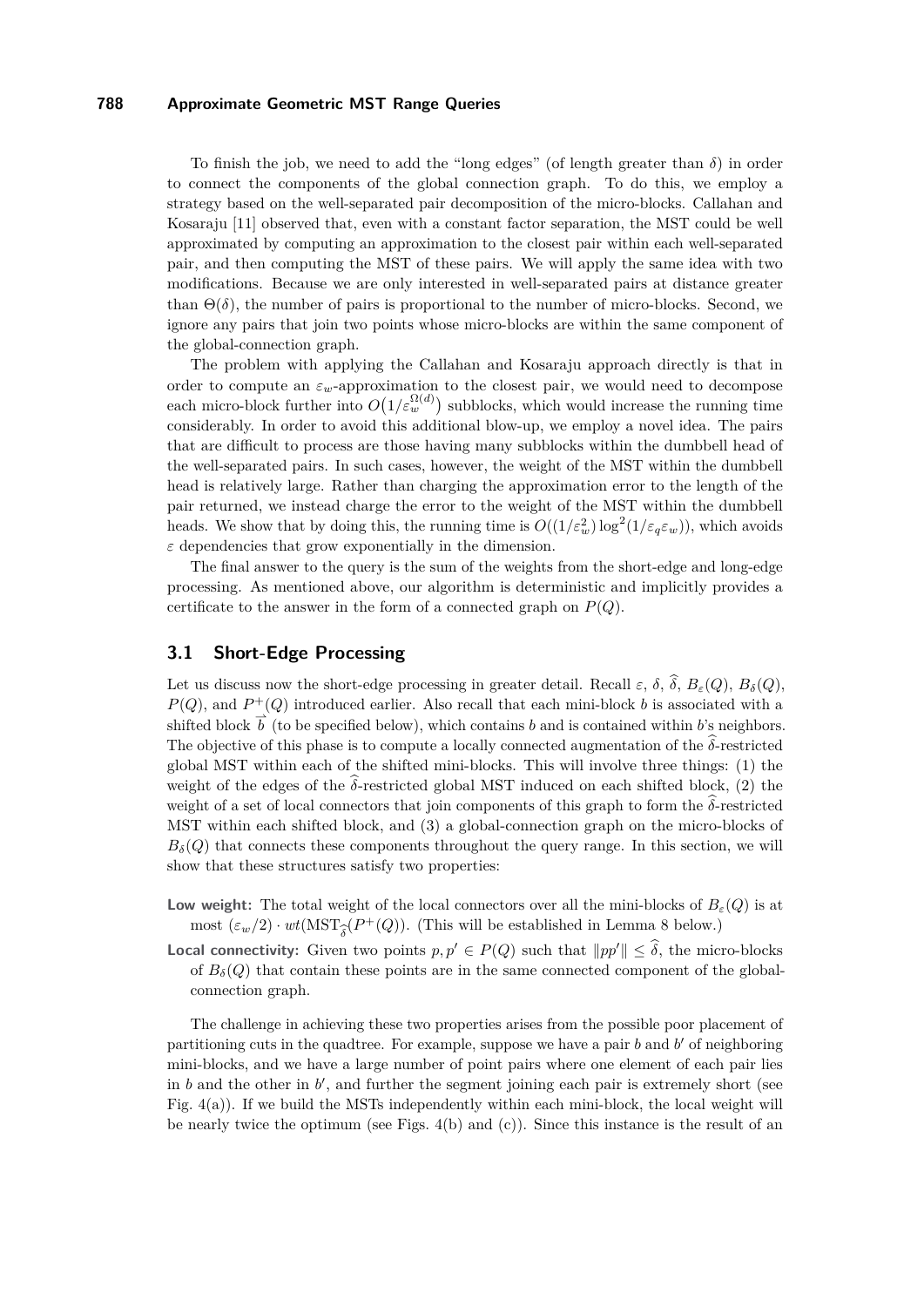

<span id="page-8-0"></span>**Figure 4** (a) Two points sets lying close to a quadtree splitting edge, (b) the optimal MST, and (c) two MSTs computed independently within each box.

unlucky choice of quadtree cuts, this is usually remedied by applying a random translation to the coordinate system before building the quadtree. While it can be shown that this fixes the problem (in expectation) for the global MST, it does not necessarily fix the problems at the local level, which is what we need for range searching.

As mentioned above, our solution will involve expanding each mini-block by a factor of two, and applying a shift to this expanded block. Before presenting our shifting algorithm, we present a useful lemma. To motivate this lemma, for any *γ >* 0 consider the *γ*-restricted MST of a point set *P* and a sufficiently large hypercube *b*. As observed earlier, the *γ*-restricted global MST induced on  $P \cap b$  (formally, MST<sub> $\gamma$ </sub>( $P$ )( $P \cap b$ )) is a subgraph of the  $\gamma$ -restricted MST on  $P \cap b$  (formally, MST<sub>*γ*</sub>( $P \cap b$ )). Define  $\Delta_{\gamma}(b)$  to be the edges in the set-theoretic difference of these two graphs. We will show that  $wt(\Delta_{\gamma}(b))$  is proportional to the weight of the global spanning tree within distance  $\gamma$  of *b*'s boundary. Intuitively, this holds because the components of  $MST_{\gamma}(P)(P \cap b)$  that are connected in  $MST_{\gamma}(P \cap b)$  must be connected by paths consisting of edges of the MST of length at most *γ* that lie outside of *b*.

Before stating the lemma we introduce some terminology. Given a hypercube *b* of side length at least  $2\gamma$ , define the *γ-shell* of *b*, denoted shell<sub>γ</sub>(*b*), to be the set-theoretic difference of two hypercubes  $b^+$  and  $b^-$ , where  $b^- \subset b \subset b^+$ , and the boundaries of these hypercubes are separated from *b*'s boundary by a distance of  $\gamma$ .

**Example 6.** Consider a point set P in  $\mathbb{R}^d$ ,  $\gamma > 0$ , and a hypercube b of side length at least  $2\gamma$ *. Then,*  $wt(\Delta_{\gamma}(b)) \leq 3 \cdot wt(MST_{\gamma}(P))$  shell<sub>γ</sub>(*b*))*.* 

Resuming the discussion of the short-edge processing, consider a mini-block *b*. Recall that its side length is *ε*. For the sake of our construction, let us assume that the origin is centered at *b*'s center. Let 2*b* and 3*b* denote centrally scaled copies of *b* by factors of 2 and 3, respectively (see Fig. [5\)](#page-8-1). Because we are interested in edges of length up to  $\hat{\delta}$  that might have one endpoint within 2*b* and one endpoint outside, let  $2b^+$  denote the hypercube that results by translating each of the bounding hyperplanes of 2*b* outwards by distance  $\hat{\delta}$ . Given a vector **v** let  $2b^+ + \mathbf{v}$  denote a translation of  $2b^+$  by **v**.

<span id="page-8-1"></span>

**Figure 5** An expanded and shifted block.

Recalling the definitions of Section [2.2,](#page-4-1) our objective is to compute the shifted block  $\vec{b}$  to be associated with *b*. To do so, we will consider a set of  $O((\varepsilon/\delta)^d)$  possible shifts of  $2b^+$ , each of which will contain *b* and lie within 3*b*. Our next lemma shows that for at least one of these shifts (in fact, for a constant fraction of them) the local connection weight  $wt(\Delta_{\hat{\delta}}(2b^+ + \mathbf{v}))$ <br>is  $O(\varepsilon)$  times the weight of the  $\hat{\delta}$ -restricted MST induced on  $P \cap 3b$ is  $O(\varepsilon_w)$  times the weight of the  $\widehat{\delta}$ -restricted MST induced on  $P \cap 3b$ .

 $\blacktriangleright$  **Lemma 7.** *Consider a point set P in*  $\mathbb{R}^d$ *, an approximate query Q, and a mini-block*  $b \in B_{\varepsilon}(Q)$ . For any constant  $c'' > 0$ , there exists a translate of  $2b^+$ , denoted  $\hat{b}$ , that is nested *between b and* 3*b, is aligned with the quadtree grid of side length δ, and*

$$
wt(\Delta_{\widehat{\delta}}(\widehat{b})) \leq c'' \cdot \varepsilon_w \cdot wt(MST_{\widehat{\delta}}(P) \upharpoonright (P \cap 3b)).
$$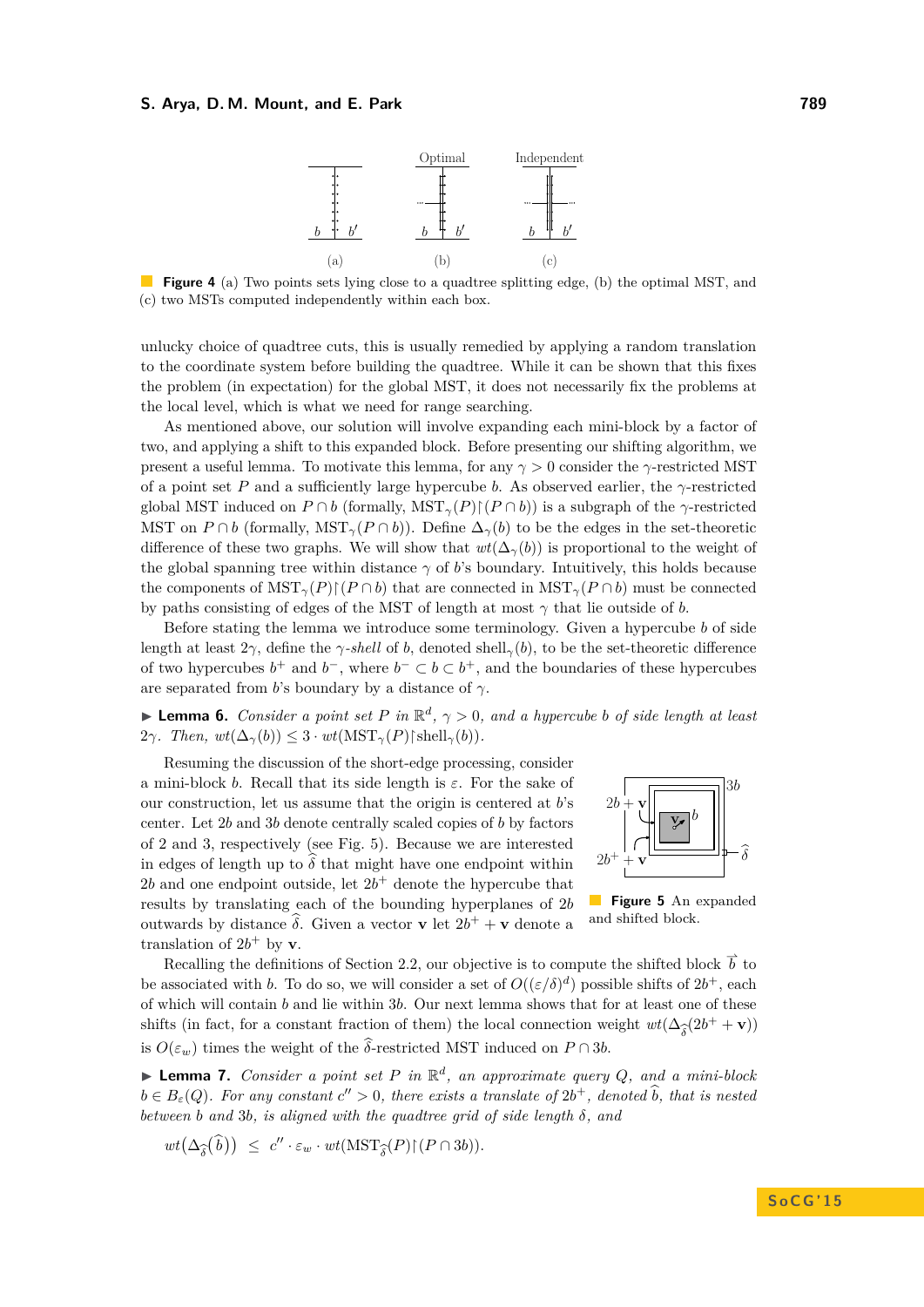<span id="page-9-0"></span>

**Figure 6** A shifted mini-block  $\vec{b}$  and its expansion  $\vec{b}^+$ . The micro-blocks  $\mu(\vec{b})$  are shown as shaded boxes and  $\mu(\vec{b}^+)$  includes the white boxes as well. (a) The restricted MST of  $P \cap \vec{b}^+$ , (b) the induced global spanning tree on  $P \cap \vec{b}^+$ , and (c) the local connectors.

Given a mini-block *b*, define  $\vec{b}^+$  to be the translated box  $\hat{b}$  from the above lemma, and define its shifted block,  $\vec{b}$ , to be the corresponding translate of 2*b*. This information is computed for each node of the quadtree as part of the preprocessing.

To complete the short-edge processing, we need to compute the local connectors (that is, the edges of the  $\hat{\delta}$ -restricted MST on  $P \cap \overrightarrow{b}$  that are not in the  $\hat{\delta}$ -restricted MST induced on these points). An obvious approach would be to compute  $\mathrm{MST}_{\hat{\delta}}(P \cap \vec{b})$ , and then remove from this the edges from the global MST. While this would work fine for an individual shifted block, this is not sufficient to guarantee connectivity across the entire query region (particularly for blocks near the query's boundary). Since the edges involved are all of length at most  $\hat{\delta}$ , for the purposes of computing connectivity, we will consider micro-blocks that lie slightly (distance at most  $\delta$ ) outside the shifted blocks. Once the connected components have been computed, we will discard these extra blocks.

To make this more precise, given a mini-block *b*, define  $\mu(\vec{b})$  to be the micro-blocks that lie within  $\vec{b}$  (the shaded small boxes in Fig. [6\)](#page-9-0), and define  $\mu(\vec{b}^+)$  similarly for  $\vec{b}^+$  (all the small boxes in Fig. [6\)](#page-9-0). To compute the local connectors, at preprocessing time for each such mini-block *b*, we compute  $\vec{b}^+$  (by the previous lemma) and  $\text{MST}_{\hat{\delta}}(P \cap \vec{b}^+)$  (see Fig. [6\(](#page-9-0)a)).  $\frac{1}{\delta}$  We assume that the global MST has already been computed. The local connectors consist of the edges that are not already in the global spanning tree induced on these points, that is,

$$
\Delta_{\widehat{\delta}}(\overrightarrow{b}^+) = \mathrm{MST}_{\widehat{\delta}}(P \cap \overrightarrow{b}^+) \setminus \mathrm{MST}_{\widehat{\delta}}(P) \upharpoonright (P \cap \overrightarrow{b}^+)
$$

(see Figs.  $6(b)$  and  $(c)$ ).

We cannot deal with structures like  $\Delta_{\widehat{\mathfrak{X}}}(\overrightarrow{b}^+)$  at query time, since they involve individual points. Instead, we will deal with graphs that they induce on the micro-blocks. At preprocessing time, we compute an induced (weighted) graph on the micro-blocks of  $\mu(\vec{b}^+)$  from the local connectors as follows. For each edge  $(p, p')$  in  $\Delta_{\widehat{\mathcal{K}}}(\overrightarrow{b}^+)$ , create an edge between the board bold contractions as follows. For each edge  $(p, p)$  in  $\Delta_{\delta}(v)$ , section an edge between the respective micro-blocks *b* and *b*<sup> $\prime$ </sup> that contain them. Set the weight of this edge to be the total length of all such edges. Because each edge of  $\Delta_{\widehat{\delta}}(\overrightarrow{b}^+)$  is of length at most  $\widehat{\delta}$ , the neighbors b*δ* of each micro-block (whose side length is  $\delta$ ) lie within distance at most  $\delta$ . The number of such neighbors is  $O((\delta/\delta)^d) = O(d^d) = O(1)$ . Therefore, this graph has constant degree. Also, as a part of preprocessing, we compute the weight of the edges of the  $\delta$ -restricted global MST induced on each pair of micro-blocks. (This is done implicitly. See the full version for details.)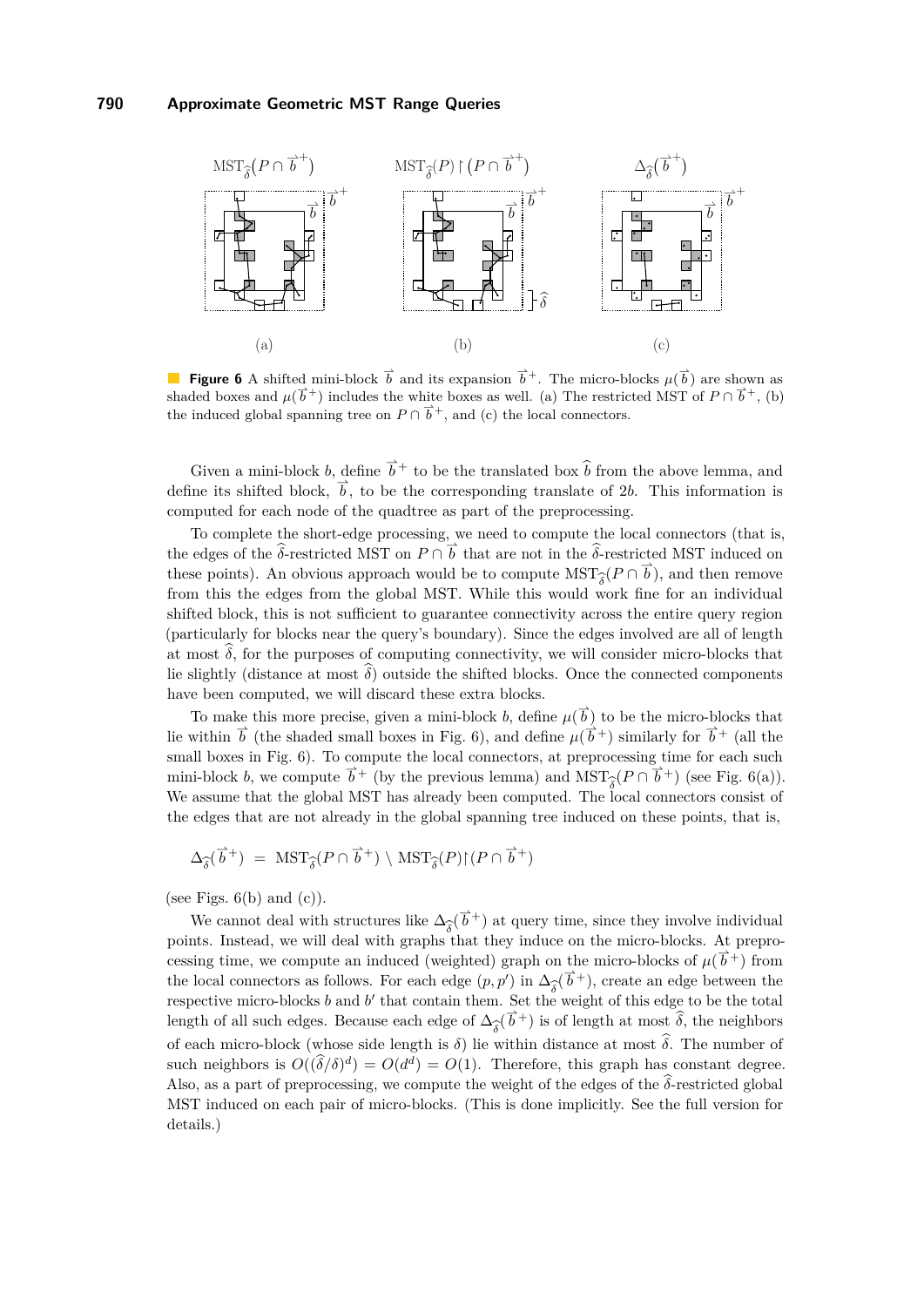When processing a query *Q*, we combine the aforementioned graphs at the mini-block level to derive two additional global structures on the micro-block level. The first is a structure that encapsulates all the local-connector weight at the micro-block level. Define  $\Delta_{\hat{\lambda}}(Q)$  to both the union of the graphs  $\Delta_{\hat{\delta}}(\vec{b}^+)$  over all mini-blocks  $b \in B_{\varepsilon}(Q)$ . This is a structure on bo $\delta$  is the dinom of the graphs  $\Delta_{\delta}(\delta)$  for an initial blocks  $\delta \in E_{\epsilon}(\delta)$ . This is a structure on points, but we can compute its micro-block induced structure by taking the union of the corresponding micro-block structures mentioned above. If there is an edge  $(b, b')$  between the same pair of micro-blocks appearing in multiple shifted blocks (which can happen if their shifted blocks overlap), then assign the edge weight to be the sum over all the contributing edges. (We do this because each edge reflects potentially different pairs of locally connected points, and we need to account for the entire weight of these connections. Note that because these involve expanded shifted blocks  $(\vec{b}^+)$ , this will implicitly count the weight of edges whose endpoints lie within  $P^+(Q)$  but not  $P(Q)$ .) The total edge weight of this induced graph is the same as  $\Delta_{\widehat{s}}(Q)$ . b*δ*

Our next lemma bounds the weight of this graph in terms of the weight of the  $\delta$ -restricted MST of a subset of points lying within the outer query range.

<span id="page-10-0"></span>► **Lemma 8.** *The weight of*  $\Delta_{\widehat{\delta}}(Q)$  *is at most*  $(\epsilon_w/2) \cdot wt(MST_{\widehat{\delta}}(P^+(Q)).$ 

The second structure built at query time is the global-connection graph. It consists of the union of the edges of  $\Delta_{\widehat{\delta}}(Q)$  together with the edges of the *δ*-restricted global MST induced on the points lying within the union of the expansions of the shifted blocks (that is, the union of  $\widehat{\text{MST}_{\widehat{\delta}}(P)}$  ( $P \cap \overrightarrow{b}^+$ ) over all miniblocks *b*). As with these other graphs, it is defined  $\delta$ <sup>6</sup>  $\delta$  on points, but it will be represented as an induced graph on micro-blocks. Since this graph is used only for computing connected components, we do not need to assign weights to its edges.

Summarizing the short-edge processing, the data structure consists of the BBD-tree storing the point set *P*. Each mini-block *b* is associated with its shifted block  $\vec{b}$  (and implicitly its expansion  $\vec{b}^+$ ) and the graph of local connectors (from  $\Delta_{\widehat{s}}(\vec{b}^+)$ ) induced on the micro-blocks of  $\mu(\vec{b}^+)$ . We also store the edges of the global MST so that we can efficiently extract the weight of the  $\hat{\delta}$ -restricted MST induced on the micro-blocks (details in the full version). The total space is dominated by the size of the BBD-tree, the storage of the edges of the MST, and the storage of the edges of the local connectors, which is  $O(n)$ .

Details regarding how these structures are used in the query processing are deferred to the full version. The following lemma summarizes the short-edge phase.

<span id="page-10-1"></span>▶ Lemma 9 (Short-edge summary). *Given an n-element point set P* in  $\mathbb{R}^d$  and an ap*proximation parameter*  $\varepsilon_w$ *, there exists a data structure of space*  $O(n)$  *such that given any*  $\varepsilon_q$ *-approximate query Q*, *in time*  $O(\log n + 1/(\varepsilon_q \varepsilon_w)^d)$  *it is possible to compute (implicitly) point sets*  $P(Q)$  *and*  $P^+(Q)$ *, a graph*  $G_s = (P(Q), E_s)$  *(which may contain cycles), and a labeling of the connected components of Gs, such that*

 $(i)$   $Q^-$  ⊆  $P(Q)$  ⊆  $P^+(Q)$  ⊆  $Q^+$ *,* 

- (ii) any two points of  $P(Q)$  that are within distance  $\hat{\delta}$  of each other lie in the same connected *component of Gs, and*
- (iii) *the weight of the edges in*  $E_s$  *is at most wt*(MST<sub> $\hat{\delta}(P(Q))$ ) + ( $\varepsilon_w/2$ )·*wt*(MST<sub> $\hat{\delta}(P^+(Q))$ )*.*<br>*These point acts are represented implicitly by*  $O(1/(\varepsilon \epsilon)^d)$  *migro blocks. The graph*  $C$  *<i>is of*</sub></sub>

*These point sets are represented implicitly by*  $O(1/(\epsilon_q \epsilon_w)^d)$  *micro-blocks. The graph*  $G_s$  *is of constant degree, and so is of the same asymptotic size.*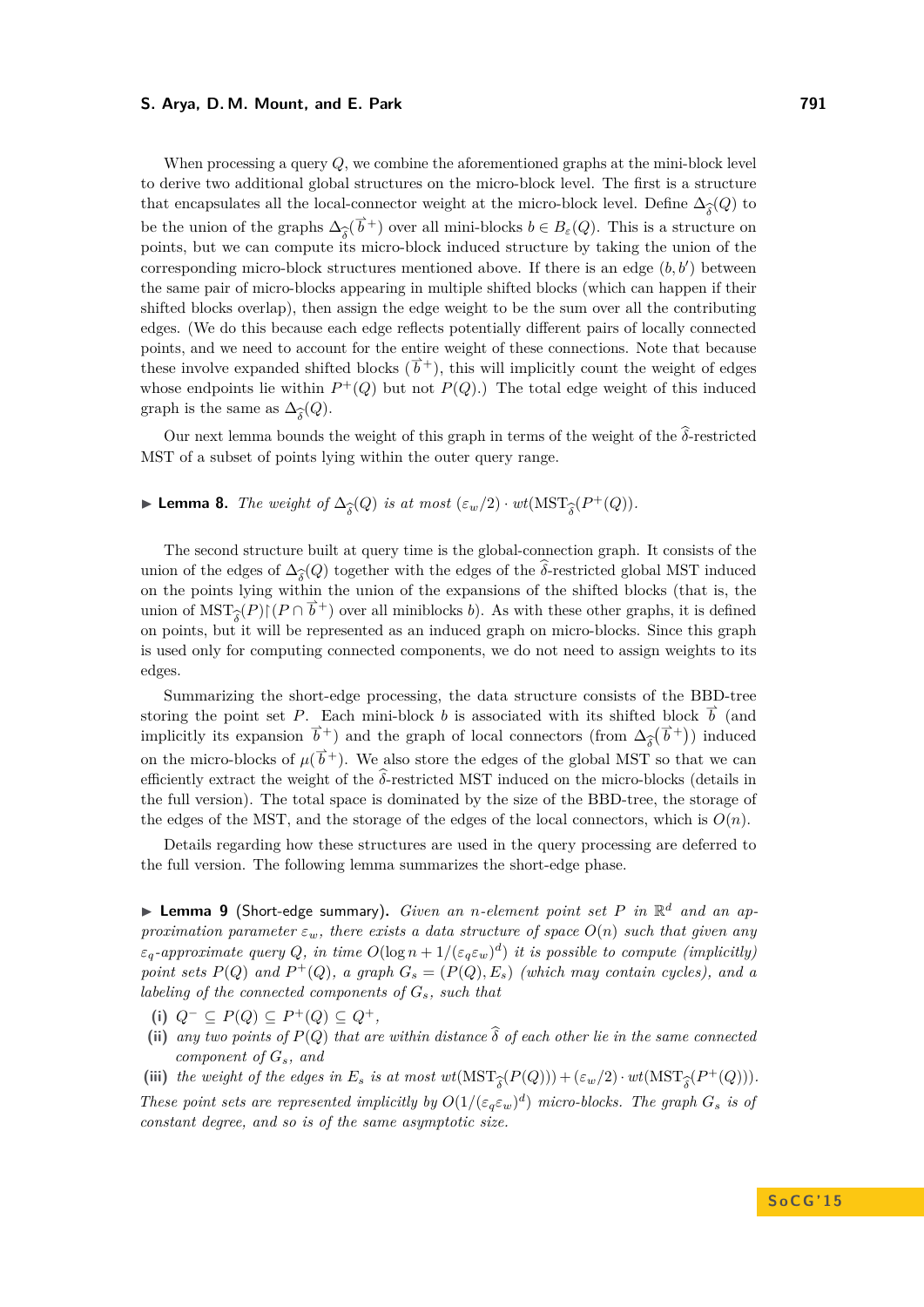## **3.2 Long-Edge Processing**

Given the information from the short-edge processing, as summarized in Lemma [9,](#page-10-1) let us now consider the long-edge case. Let  $\Psi$  denote a well-separated pair decomposition (WSPD) for the point set  $P(Q)$  for some suitable constant separation factor (for definitions see [\[10\]](#page-14-18)). In particular, we require that if  $(A, A')$  is a pair of the WSPD, then for all  $p, q \in A$  and all  $p', q' \in A', ||pp'|| > \max(||qp||, ||q'p'||)$ . Drawing on a standard visual analogy, we think of the WSPD as consisting of a collection of *dumbbells*, where each of the sets being separated lies within one of the two *heads* of a dumbbell. Observe that each well-separated pair contributes at most one edge to  $MST(P(Q))$  (because all the points within a dumbbell head will be connected by Kruskal's algorithm before considering any edge between the heads).

Let  $\Psi' \subseteq \Psi$  denote the set of dumbbells such that for any pair of points  $p, p' \in P(Q)$ , where  $\|pp'\| > \hat{\delta}$ , there is a dumbbell in  $\Psi'$  that separates *p* and *p'*. By standard techniques, we can compute  $\Psi'$  in time proportional to the number of  $\delta$ -blocks that cover the points of  $P(Q)$ , which is  $O(1/\delta^d) = O(1/(\varepsilon_q \varepsilon_w)^d)$  (see, e.g., [\[17\]](#page-14-19)). We assume that every internal node of the BBD-tree contains an arbitrary *representative point* drawn from the points lying within the node's outer box.

Our objective is to compute a suitable approximation to the closest pair of points separated by each dumbbell. Recall from the high-level overview of Section [3](#page-5-1) that the classical approach for doing this would involve decomposing each of the dumbbell heads into sufficiently small blocks so that the error committed can be charged against the resulting edge of the MST. Unfortunately, this will result in an unacceptably high running time. In contrast, our approach is sensitive to the weight of the MST in the vicinity of the dumbbell heads. We decompose the blocks in a breadth-first manner until the number of nonempty subblocks in either of the dumbbell heads is roughly  $1/\varepsilon_w$ . We will exploit the fact that the existence of this many nonempty subblocks implies that the weight of the MST within this dumbbell heads will be sufficient to pay for the approximation error.

More formally, we introduce a parameter  $\alpha$  (whose exact value will be specified later but can be thought of as being roughly  $\varepsilon_w$ ). We will process each dumbbell  $\psi \in \Psi'$  and compute an edge  $e_{\psi}$  joining a representative point in each head of  $\psi$ . We do this as follows. We decompose the two heads of  $\psi$  in parallel, always maintaining boxes of equal side length until reaching a total of  $\Theta(1/\alpha)$  nonempty quadtree boxes or encountering all the points within the head (whichever occurs first). We then examine the representative points from each pair of boxes and keep the closest pair. This takes time  $O(1/\alpha^2)$  by brute-force. We choose an arbitrary point from each box in this pair. The edge joining these two points is selected as the representative edge  $e_{\psi}$ . Let  $E_{s}$  denote the edges of the short-edge graph  $G_{s}$ , and let  $E_\ell$  denote the edges computed above. Let *G* denote the graph  $(P(Q), E_s \cup E_\ell)$ .

Just as we did for  $G_s$ , we can associate each edge of  $E_\ell$  with the pair of micro-blocks that contain the edge's respective endpoints. This defines a graph on the micro-blocks. To complete the long-edge phase, we first prune this graph. If any edge of this graph joins two micro-blocks in the same short-edge connected component, we ignore this edge. We then collapse all the micro-blocks belonging to the same short-edge component into a single vertex, forming a component graph. For any two components, we keep only the shortest edge between them. Since the number of well-separated pairs is  $O(1/(\varepsilon_q \varepsilon_w)^d)$ , the number of vertices and edges in this graph is similarly bounded. We then compute the MST of this component graph, using any standard MST algorithm in time  $O(1/(\varepsilon_q \varepsilon_w)^d \log 1/(\varepsilon_q \varepsilon_w))$ . The output of the long-edge phase is the weight of the edges of  $E_\ell$  that remain in the final MST.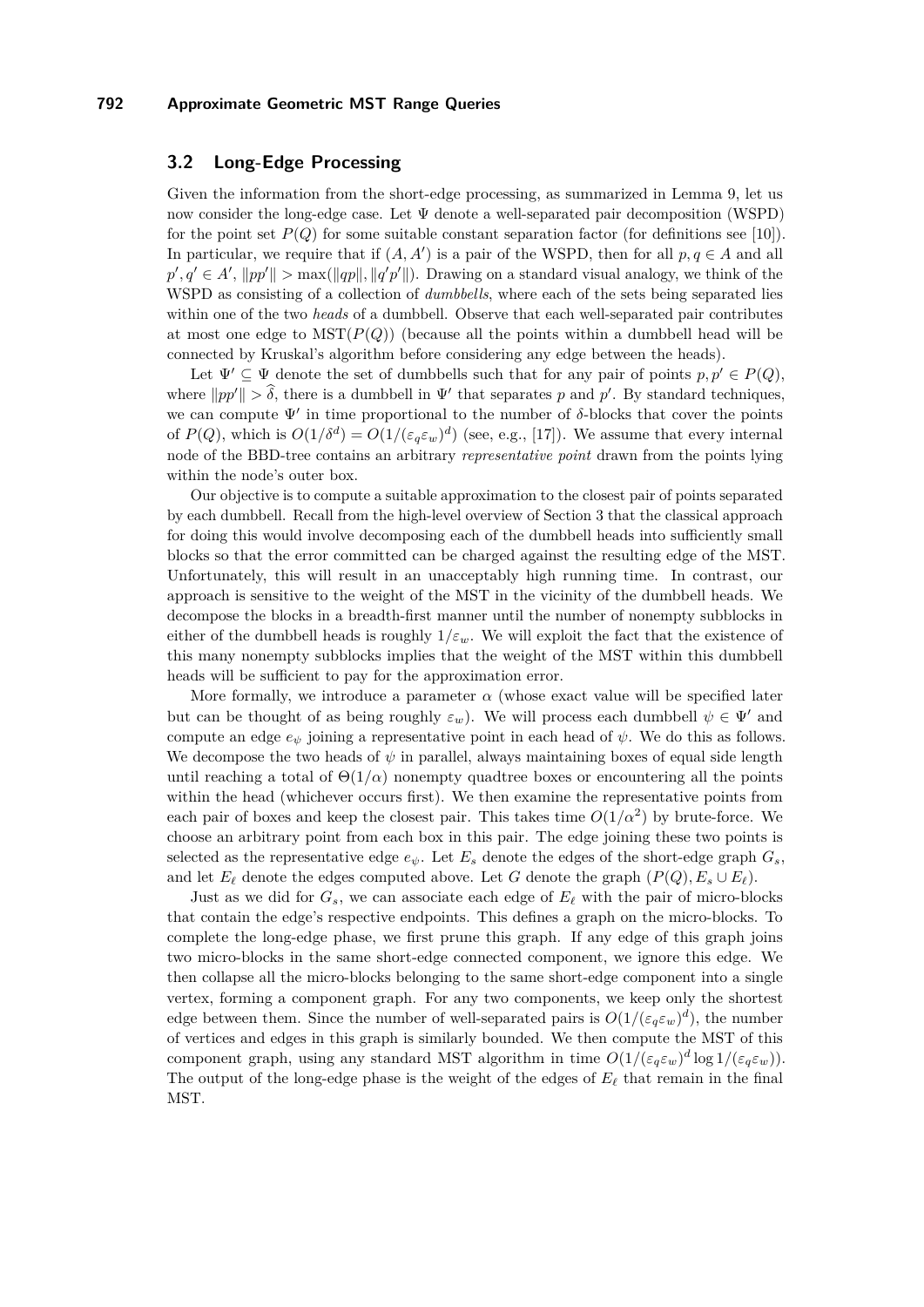Rather than analyzing  $G$  directly, it will be easier to analyze a related graph. Let  $G'$ denote the subgraph of *G* with the same vertex set and the following edges. We keep all the edges of  $E_s$ , but only a subset  $E'_\ell$  of the edges of  $E_\ell$  selected as follows. For each edge  $e$  of  $MST_{\leq \hat{\lambda}}(P(Q))$ , we select the representative edge  $e_{\psi}$  associated with the dumbbell  $\psi \in \Psi'$ that separates the endpoints of *e*.

In the rest of this section, we will show that  $G'$  is connected and satisfies the desired weight bound. Due to space limitations, we will only present the main lemmas upon which the result is based. Details can be found in the full version. Our analysis will employ the following lemma, which bounds the weight of the MST in terms of the number of quadtree boxes (see, e.g., [\[12\]](#page-14-10)).

▶ **Lemma 10.** *Given a finite point set*  $P \in \mathbb{R}^d$  *and a hypercube grid of side length s, let m*(*P*) *denote the number of cells of the grid that contain a point of <i>P.* Then  $wt(MST(P)) \ge$  $(s/2) \cdot ((m(P)/2^d) - 1).$ 

For any dumbbell  $\psi \in \Psi'$ , define  $z_{\psi}$  to be the distance between the closest pair of points that are separated by  $\psi$ . The following lemma bounds the total error incurred in selecting the long edges.

I **Lemma 11.** *There exists a constant c (depending on dimension) such that*

$$
\sum_{\psi \in \Psi'} (wt(e_{\psi}) - z_{\psi}) \leq c \cdot \alpha \cdot \log(1/(\varepsilon_{q} \varepsilon_{w})) \cdot wt(MST(P(Q))).
$$

Setting  $\alpha = \varepsilon_w/(4c \cdot \lg(1/(\varepsilon_q \varepsilon_w)))$ , by the above lemma, the long edges satisfy the following property:

<span id="page-12-1"></span>
$$
\sum_{\psi \in \Psi'} (wt(e_{\psi}) - z_{\psi}) \leq \frac{\varepsilon_w}{4} \cdot wt(MST(P(Q)))) \tag{1}
$$

The connectedness of  $G'$  follows from the WSPD separation properties.

By combining Eq. [\(1\)](#page-12-1) above with our earlier observation that each dumbbell contributes at most one edge to  $MST(P(Q))$ , it follows that the weight of the long edges of  $G'$ , namely  $wt(E'_{\ell})$ , is at most  $wt(MST_{\leq \widehat{\delta}}(P(Q))) + (\varepsilon_w/4) \cdot wt(MST(P(Q)))$ . Because *G'* connects the components of  $E_s$ , its weight cannot be smaller than the MST weight of the components graph, which is the output of this phase. Therefore, we have the following.

<span id="page-12-2"></span>▶ Lemma 12 (Long-edge summary). *Given the output from the short-edge processing, in time*  $O((1/(\varepsilon_q^d \varepsilon_w^{d+2}))\log^2(1/\varepsilon_q \varepsilon_w))$ , we can output a set of edges that connects all the short-edge *components and whose total weight is at most*  $wt(MST_{\geq \widehat{\delta}}(P(Q))) + (\varepsilon_w/4) \cdot wt(MST(P(Q)))$ *.* 

### <span id="page-12-0"></span>**3.3 Combining the Short and Long Edges**

Let us now combine the results of the short-edge and long-edge phases. By Lemma  $9(iii)$ , the total weight of the short edges  $E_s$  is at most

$$
wt(\mathrm{MST}_{\widehat{\delta}}(P(Q))) + \frac{\varepsilon_w}{2} \cdot wt(\mathrm{MST}(P^+(Q))))
$$

By Lemma [12,](#page-12-2) the total weight of the long-edge phase is at most

$$
wt(\mathrm{MST}_{>\widehat{\delta}}(P(Q))) + \frac{\varepsilon_w}{4} \cdot wt(\mathrm{MST}(P(Q))).
$$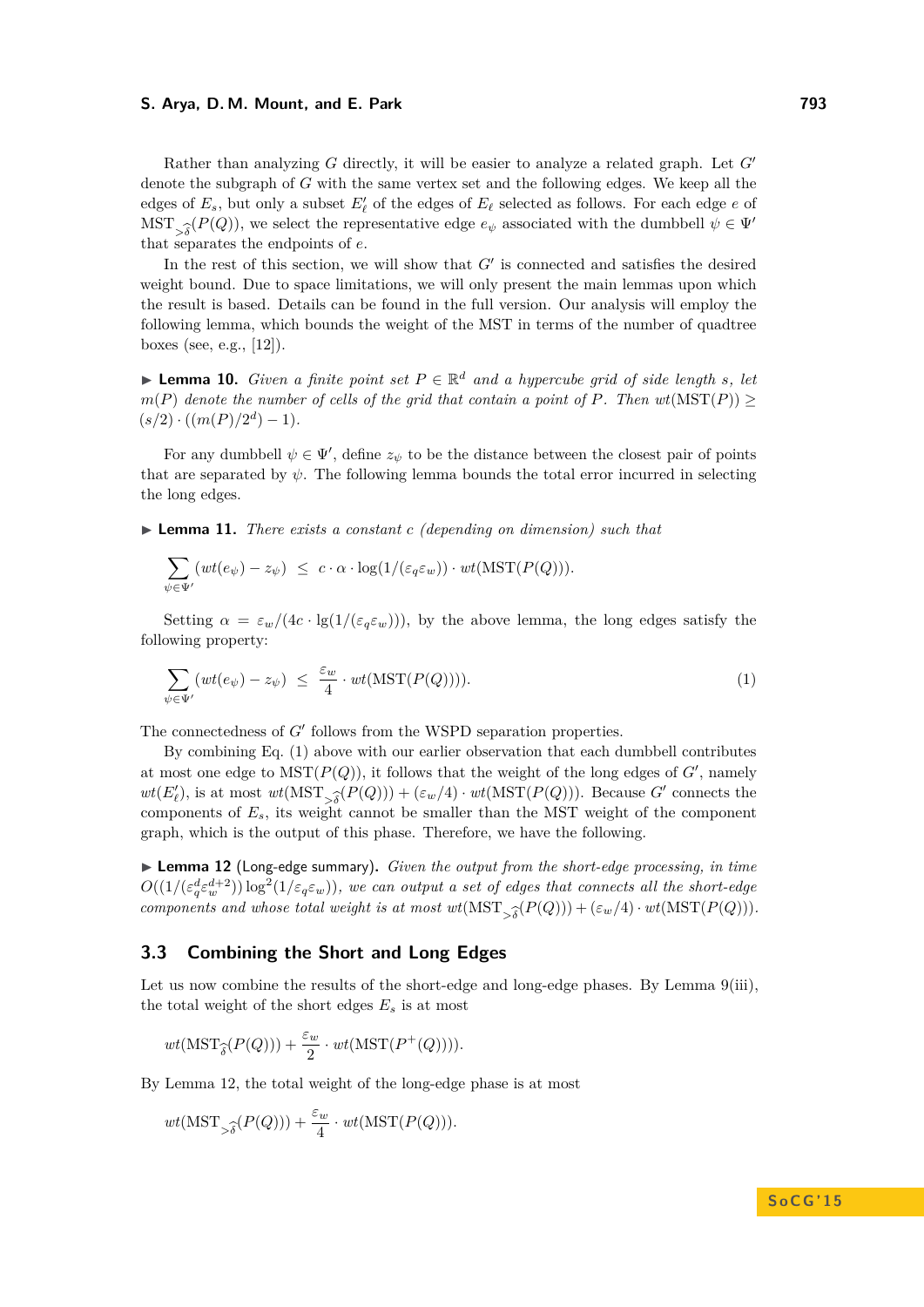Combining the weights of both phases, we find that the total weight *W*(*Q*) output is at most

$$
W(Q) = wt(MST(P(Q))) + \frac{\varepsilon_w}{2} \cdot wt(MST(P^+(Q))) + \frac{\varepsilon_w}{4} \cdot wt(MST(P(Q))).
$$

Since  $P(Q) \subseteq P^+(Q)$ , we have  $wt(MST(P(Q))) \leq 2 \cdot wt(MST(P^+(Q)))$ . (This follows from the facts that Steiner tree weight increases monotonically as points are added and that the weight of the MST is at most twice the weight of the Steiner tree.) Therefore, we have

 $W(Q) \leq wt(MST(P(Q))) + \varepsilon_w \cdot wt(MST(P^+(Q))).$ 

If  $wt(MST(P(Q))) \leq wt(MST(P^+(Q)),$  then  $W(Q)$  can be bounded by  $(1 + \varepsilon_w)$ .  $wt(MST(P^+(Q))))$ . On the other hand, if  $wt(MST(P(Q))) > wt(MST(P^+(Q))$ , this can be bounded by  $(1 + \varepsilon_w) \cdot wt(MST(P(Q))))$ . By defining  $P' = P(Q)$  and  $P''$  to be whichever set yields the larger MST weight, we obtain the following bound

 $wt(MST(P')) \leq W(Q) \leq (1+\varepsilon_w) \cdot wt(MST(P'')),$ 

where  $P \cap Q^-$  ⊆  $P'$  ⊆  $P''$  ⊆  $P \cap Q^+$ . Therefore, this is a valid answer to the  $(\varepsilon_q, \varepsilon_w)$ approximate MST query.

By Lemma [9,](#page-10-1) the running time of the short-edge phase is  $O(\log n + 1/(\varepsilon_q \varepsilon_w)^d)$ , and by Lemma [12,](#page-12-2) the running time of the long-edge phase is  $O((1/(\varepsilon_q^d \varepsilon_w^{d+2})) \log^2(1/\varepsilon_q \varepsilon_w))$ . Thus, the overall query time is  $O(\log n + (1/(\varepsilon_q^d \varepsilon_w^{d+2})) \log^2(1/\varepsilon_q \varepsilon_w))$ . In summary, we have the following result, which is stated more concisely in Theorem [1.](#page-2-0)

**Theorem 13.** *Given a set*  $P$  *of*  $n$  *points in*  $\mathbb{R}^d$  *and a weight-approximation parameter*  $\varepsilon_w > 0$ , *it is possible to preprocess P into a data structure of space*  $O(n)$  *such that given any*  $\varepsilon_q$ *-approximate query Q, it is possible to answer* ( $\varepsilon_q$ *,*  $\varepsilon_w$ *)-approximate MST queries in time*  $O(\log n + (1/(\varepsilon_q^d \varepsilon_w^{d+2})) \log^2(1/\varepsilon_q \varepsilon_w)).$ 

## **4 Conclusions**

We have demonstrated an efficient data structure for answering approximate MST range queries. Although our query processing focused only on returning the approximate weight, our data structure implicitly provides much more information. In particular, the weight returned is a accumulation of three disjoint edge sets, the global MST edges induced on the approximate query range, a set of local connecting edges, and the long edges. All of these edges (not just their weights) are stored within the data structure. Thus, unlike sublinear time algorithms for the MST, which provide just an approximation to the weight, our data structure implicitly provides a certificate for its answer. This certificate could be output, which would result in a data structure for approximate MST range reporting queries. Alternatively, the edges of the certificate could be randomly sampled, which would allow a user to compute statistics about this graph, such as the distribution of its edge weights.

There are two obvious shortcomings with our approach. First, our answer is the weight of a graph on a set of points within the approximate query region, which spans these points but may contain cycles. An obvious open problem is whether it is possible to efficiently compute the exact weight of a graph that is a spanning tree on some subset of points that constitutes a valid answer to the approximate range query. Second, our approximation bounds involve two sets  $P'$  and  $P''$ , one for the lower bound and one for the upper bound. It would be nice to relate the result to the weight of the MST on a single point set.